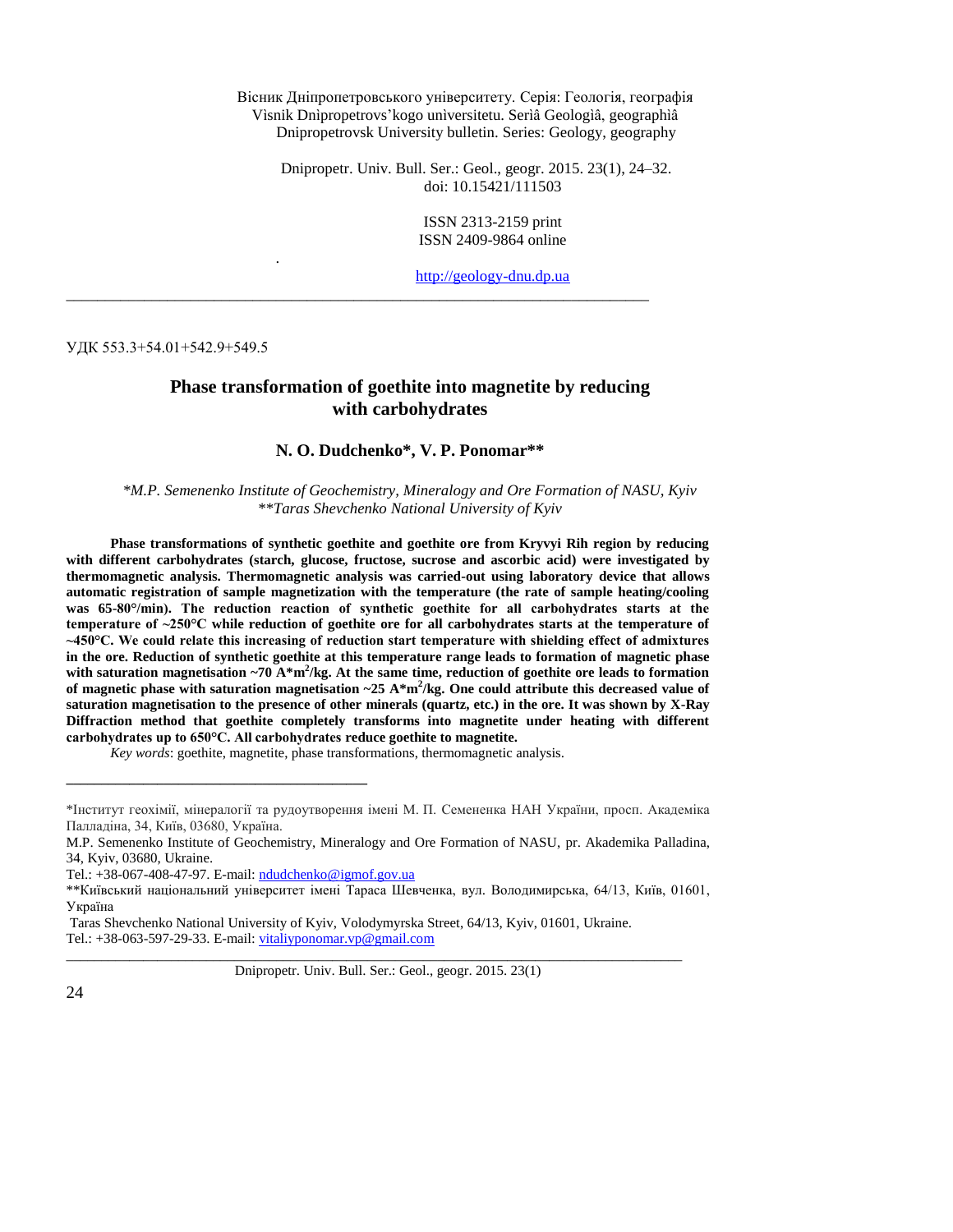# **Фазові перетворення гетиту в магнетит за його відновлення вуглеводами**

## **Н. О. Дудченко\*, В. П. Пономар\*\***

### *\*Інститут геохімії, мінералогії та рудоутворення імені М. П. Семененка, Київ \*\*Київський національний університет імені Тараса Шевченка*

**Досліджено фазові перетворення синтетичного гетиту і гетитової руди з Криворізького залізорудного басейну за допомогою термомагнітного аналізу при відновленні різними вуглеводами (крохмаль, глюкоза, фруктоза, цукроза та аскорбінова кислота). Термомагнітні дослідження проведено за допомогою лабораторної установки автоматичної реєстрації намагніченості залежно від температури (швидкість нагріву/охолодження 65** – **80°/хв). З'ясовано, що реакція відновлення синтетичного гетиту для всіх вуглеводів починається за температури ~250°С, а відновлення гетитової руди для всіх вуглеводів починається за температури ~450°С. Наведено припущення, що підвищення температури початку реакції відновлення пов'язано з ефектом екранування домішками в руді. Відновлення синтетичного гетиту в цьому температурному діапазоні зумовлює формування магнітної фази з намагніченістю насичення ~70 А·м 2 /кг, у той час як відновлення гетитової руди призводить до формування магнітної фази з намагніченістю насичення ~25 А·м 2 /кг. Зменшення намагніченості насичення можна пояснити наявністю інших мінералів (кварц та ін.) у руді. За допомогою рентгенoфазового аналізу показано, що гетит повністю перетворюється на магнетит у разі нагрівання з різними вуглеводами до температури 650°С. Всі вуглеводи відновлюють гетит до магнетиту.** 

*Ключові слова:* гетит, магнетит, фазові перетворення, термомагнітний аналіз.

**Introduction.** Goethite ( $\alpha$ -FeOOH) is an iron-containing mineral named by Johann Wolfgang von Goethe. It is widely spread in ores, sediments and soils and is one of the most thermodynamically stable iron oxide at ambient temperature [4]. Goethite powder has yellow colour. Goethite is often formed as sedimentary rock, and its formation requires the presence of water. That's why it is often found within spring water wetlands, and at lake and creek bottoms. It is always present in ore deposit oxidation zones. At the beginning of the 21st century, Mars Exploration Rover «Spirit» discovered goethite on the Red Planet's surface.

Goethite is antiferromagnetic [4] with Neel temperature  $(T_N)$  of 120°C. At high temperatures goethite can easily loose water and transforms into hematite. Transformation temperature depends on crystallinity of goethite.

Goethite now is mainly used for production of pigments and magnetic iron oxides [8], as an adsorbent for different toxic anions [6] and cations [3].

Nowadays, the usage of weakly magnetic iron ores for iron production is of very importance, because the deposits of magnetite iron ores are becoming exhausted. The main problem, that interferes the usage of weakly magnetic goethite ores for iron production is complexity of their beneficiation, i.e. separation of goethite from other admixtures in the ore. Therefore, number of investigations concerning transformation of goethite into magnetic iron oxides (mainly, magnetite, that is suitable for magnetic separation) by reduction with different reducing agents (coal [9], hydrogen and carbon monoxide [7], biomass etc. [10; 11] at increased temperatures have been carried-out in order to develop new technologies of goethite ore beneficiation.

Dnipropetr. Univ. Bull. Ser.: Geol., geogr. 2015. 23(1)

\_\_\_\_\_\_\_\_\_\_\_\_\_\_\_\_\_\_\_\_\_\_\_\_\_\_\_\_\_\_\_\_\_\_\_\_\_\_\_\_\_\_\_\_\_\_\_\_\_\_\_\_\_\_\_\_\_\_\_\_\_\_\_\_\_\_\_\_\_\_\_\_\_\_\_\_\_\_\_\_\_\_\_\_\_\_\_\_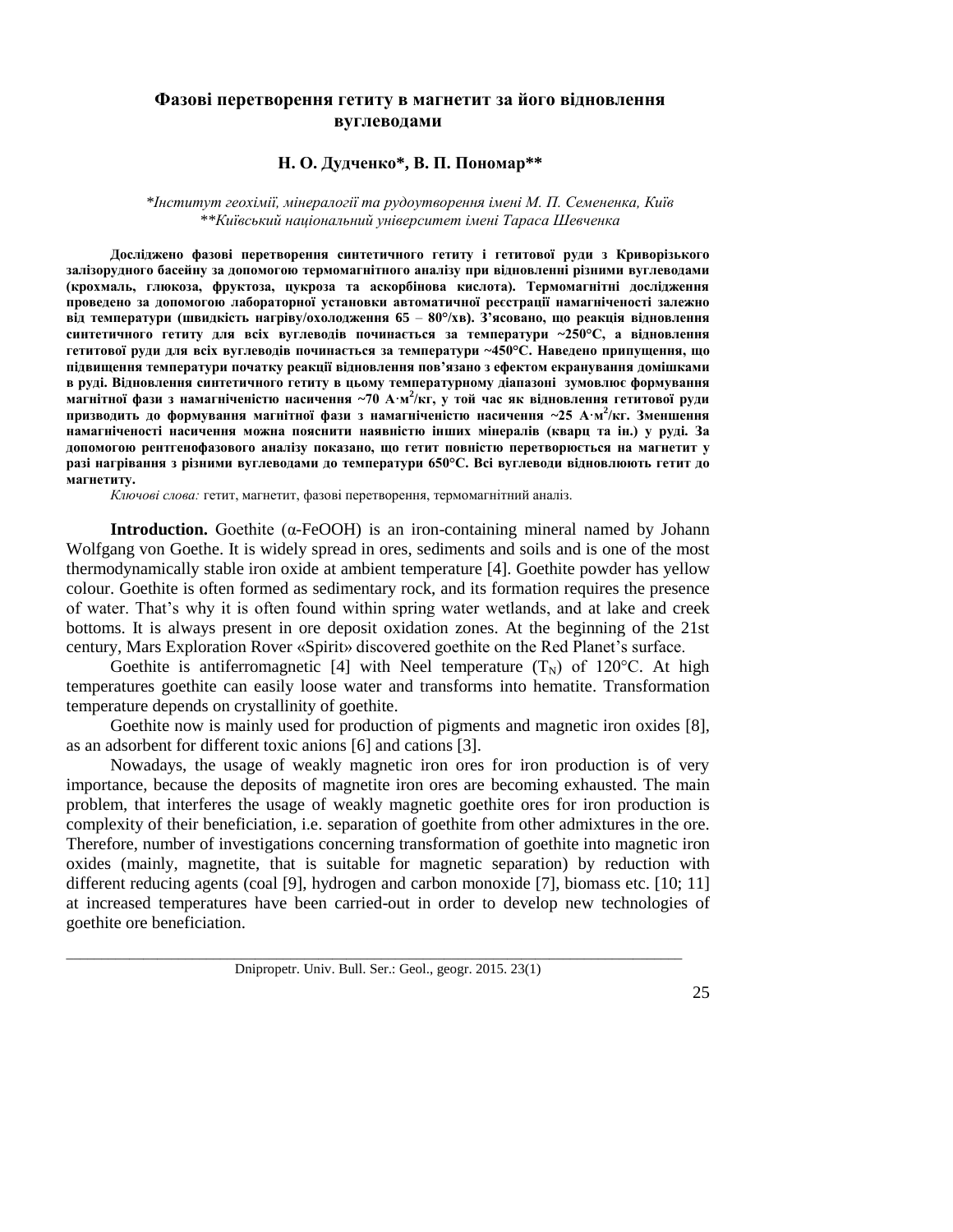The aim of this work was to investigate the phase transformations of synthetic goethite and goethite ore from Kryvyi Rih region into magnetic phase by reducing with different carbohydrates, i.e. starch, glucose, fructose, sucrose and ascorbic acid.

**Materials and methods.** Samples of synthetic goethite were synthesised by procedure [2]. Samples of goethite ore from Kryvyi Rih region were grinded up to  $0.07\div0$  mm. Starch, glucose, fructose, sucrose and ascorbic acid («Chimlaborreactive», Ukraine) were used as reducing agents.

The changes of magnetization with the temperature were determined with laboratory build facility. This facility enables to measure the force that effects on the sample in nonuniform magnetic field. This force is proportional to magnetization and the gradient of magnetic field.

Initial samples were mixed with 4% (m/m) carbohydrates (starch, glucose, fructose, sucrose and ascorbic acid) and this mixture  $(0,2 - 0.5 \text{ g})$  was used further for thermomagnetic analysis. Reduction of goethite and goethite ore with different carbohydrates was performed in quartz mini-reactor, isolated from atmospheric oxygen ( $V_{\text{reactor}} = 4 \text{ cm}^3$ ), under heating up to 650°C. The rate of sample heating/cooling was 65-80°/min.

The initial and obtained samples were investigated by the methods of X-Ray Diffraction (XRD) and magnetometry. XRD measurements were performed with a diffractometer DRON-UM1 in filtered emission  $CuKa$  with recording geometry by Bragg-Brentano. Measurements of saturation magnetisation were performed using a magnetometer with Hall sensor (Ukraine).

The XRD phase diagnostics was performed using [1] by detected d-spacing.

**Results and discussion.** It was shown by the XRD-data that the initial sample of synthetic goethite was pure goethite (fig. 1, *a*) and the initial sample of goethite ore was composed by quartz, kaolinite, goethite and hematite (fig. 1, *b*). Saturation magnetisation of synthetic goethite was  $0.14 \text{ A} \cdot \text{m}^2/\text{kg}$  and of initial goethite ore was  $0.7 \text{ A} \cdot \text{m}^2/\text{kg}$ .





*1* – goethite γ-FeOOH; *2* – quartz; *3* – hematite Fe<sub>2</sub>O<sub>3</sub>; *4* – caolinite

\_\_\_\_\_\_\_\_\_\_\_\_\_\_\_\_\_\_\_\_\_\_\_\_\_\_\_\_\_\_\_\_\_\_\_\_\_\_\_\_\_\_\_\_\_\_\_\_\_\_\_\_\_\_\_\_\_\_\_\_\_\_\_\_\_\_\_\_\_\_\_\_\_\_\_\_\_\_\_\_\_\_\_\_\_\_\_\_ Dnipropetr. Univ. Bull. Ser.: Geol., geogr. 2015. 23(1)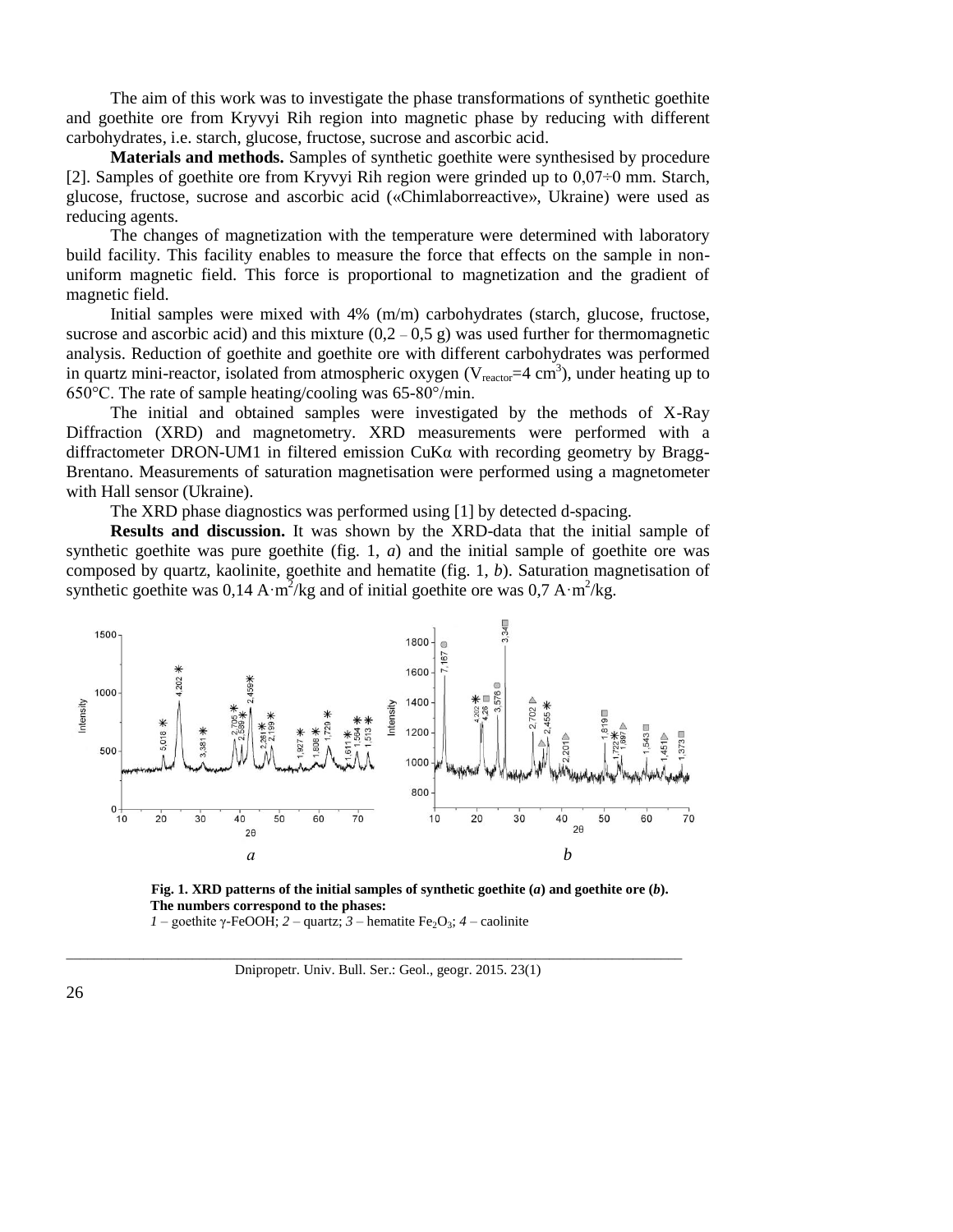The thermomagnetic curves for synthetic goethite with starch are shown in the fig. 2. Fig. 2, *a* presents first cycle of heating/cooling and fig. 2, *b* presents second cycle of heating/cooling.





Thermomagnetic analysis of synthetic goethite shows that the reaction of iron reducing with starch starts at the temperature of 260°C with the maximum at 465°C. Magnetisation of the sample after cooling increases considerably.

\_\_\_\_\_\_\_\_\_\_\_\_\_\_\_\_\_\_\_\_\_\_\_\_\_\_\_\_\_\_\_\_\_\_\_\_\_\_\_\_\_\_\_\_\_\_\_\_\_\_\_\_\_\_\_\_\_\_\_\_\_\_\_\_\_\_\_\_\_\_\_\_\_\_\_\_\_\_\_\_\_\_\_\_\_\_\_\_

Dnipropetr. Univ. Bull. Ser.: Geol., geogr. 2015. 23(1)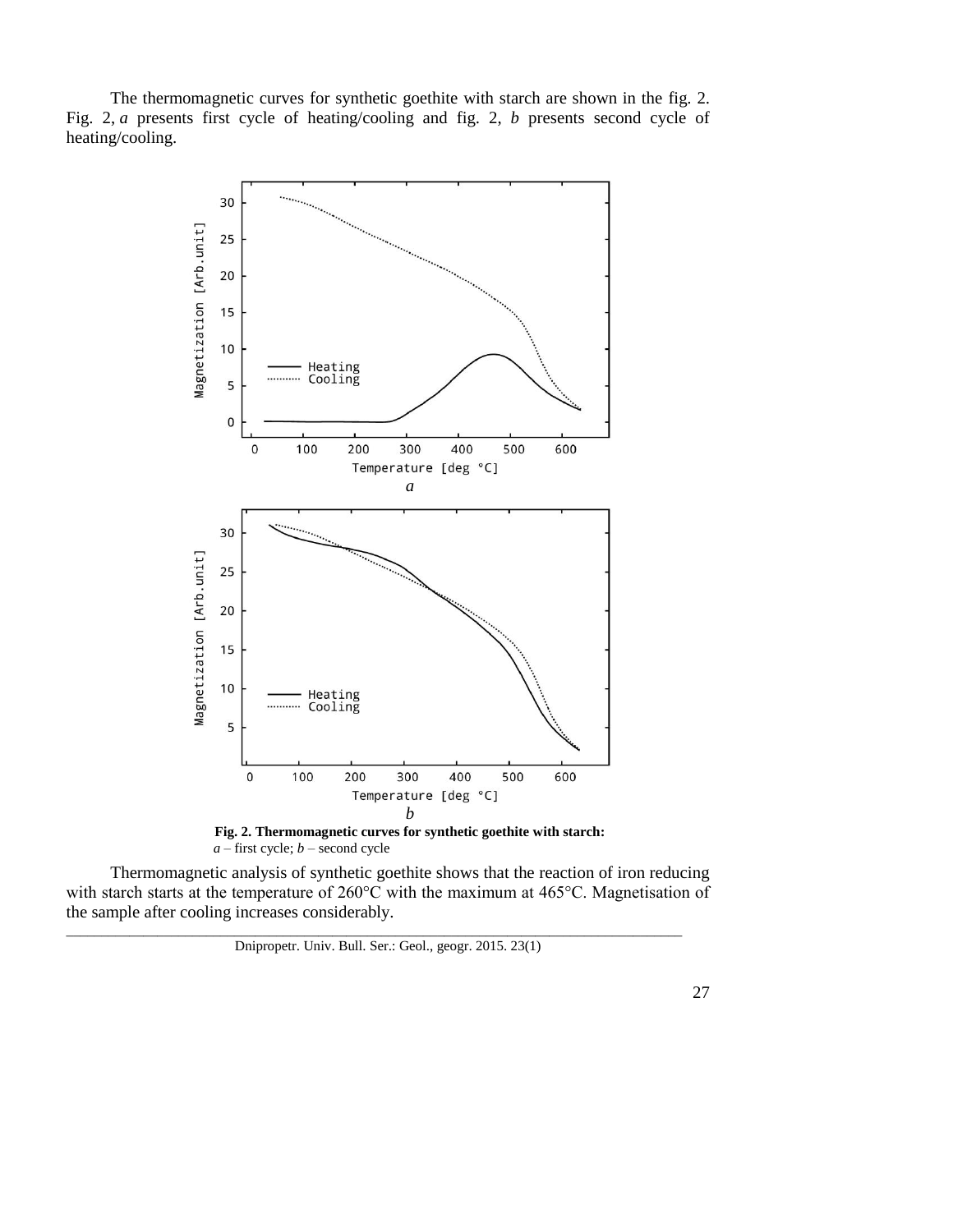The disappearance of magnetisation of the sample above Curie temperature and the cycle of heating and cooling provide us additional information about the present phases. Curie temperature, determined by cooling curve is ~560°C that is close to Curie temperature of magnetite (580°C). Therefore one could conclude that the phase of magnetite is formed in the reaction.

Saturation magnetisation, determined for obtained sample was  $\sim$ 70 A·m<sup>2</sup>/kg (magnetisation curve is shown at fig. 3), that is close to saturation magnetisation of pure magnetite (92 A·m<sup>2</sup>/kg). The result of XRD-measurements (fig. 4) shows that obtained sample consists of magnetite.



**Fig. 3. Magnetisation curve of obtained sample**



**Fig. 4. XRD pattern of obtained sample. The number corresponds to the phase:**  *1* – magnetite.

Thermomagnetic curves for synthetic goethite with other carbohydrates (data not shown) are similar to the thermomagnetic curve for synthetic goethite with starch. Characte-

Dnipropetr. Univ. Bull. Ser.: Geol., geogr. 2015. 23(1)

\_\_\_\_\_\_\_\_\_\_\_\_\_\_\_\_\_\_\_\_\_\_\_\_\_\_\_\_\_\_\_\_\_\_\_\_\_\_\_\_\_\_\_\_\_\_\_\_\_\_\_\_\_\_\_\_\_\_\_\_\_\_\_\_\_\_\_\_\_\_\_\_\_\_\_\_\_\_\_\_\_\_\_\_\_\_\_\_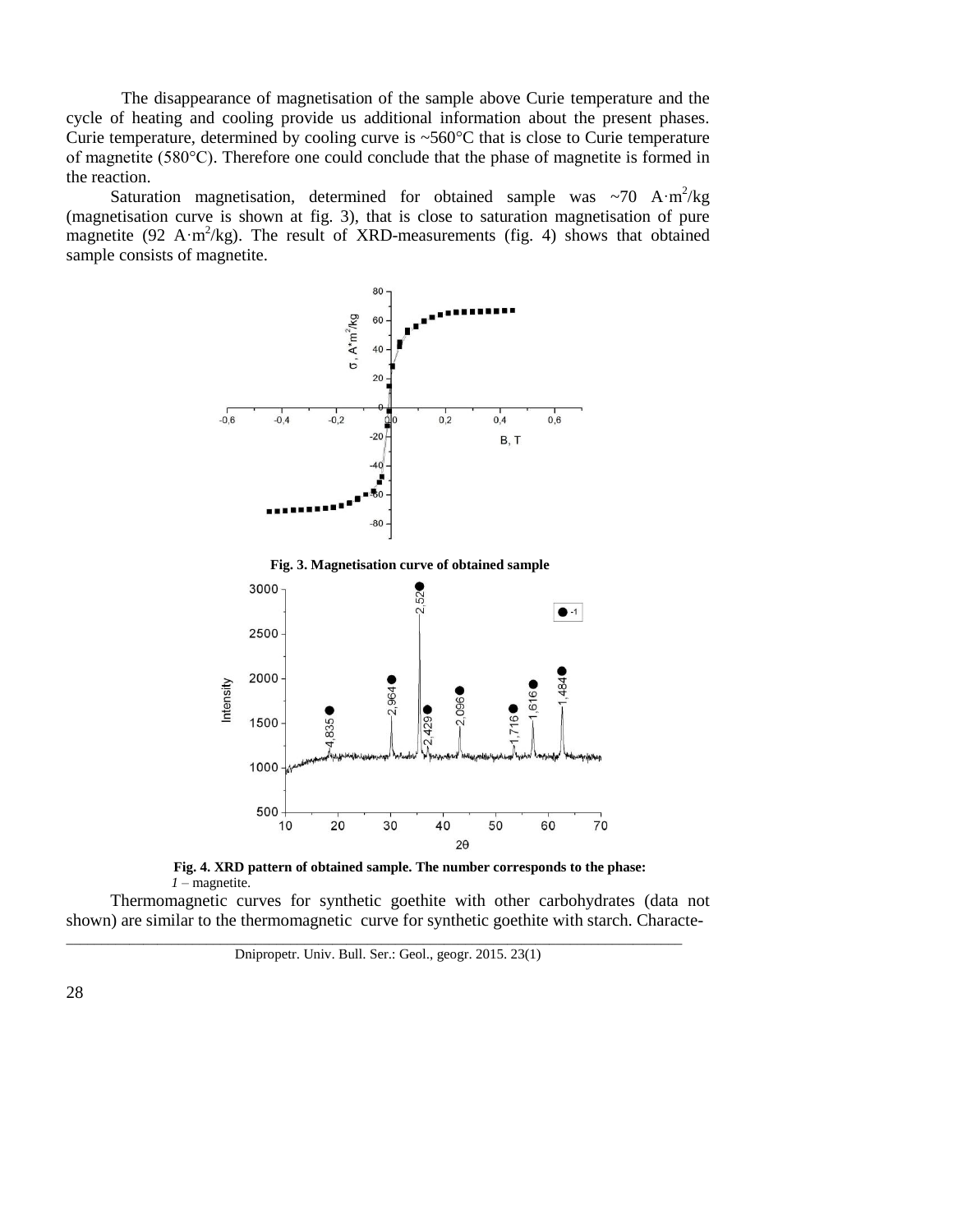ristics of these samples (temperature of reaction start, temperature of reaction maximum at heating curve, Curie temperature, phase composition of obtained sample, saturation magnetisation of obtained sample) are shown in the tab. 1.

*Table 1*

| Temperature of reaction start, temperature of reaction maximum at heating curve, Curie temperature $(T_c)$ , |
|--------------------------------------------------------------------------------------------------------------|
| phase composition of obtained sample, saturation magnetisation $(Ms)$ of goethite, reduced                   |
| with different carhohydrates                                                                                 |

| Sample name | Reductant         | $M_s$ , A·m <sup>2</sup> /kg | $T_c$ , $^{\circ}C$ | Temperature of<br>reaction start, <sup>o</sup> C | Temperature of<br>reaction<br>maximum, <sup>o</sup> C | Phase<br>composition |  |  |  |
|-------------|-------------------|------------------------------|---------------------|--------------------------------------------------|-------------------------------------------------------|----------------------|--|--|--|
| Goethite    | 4 % starch        | 71                           | 564                 | 260                                              | 465                                                   | Magnetite            |  |  |  |
| Goethite    | 4 % glucose       | 69                           | 548                 | 250                                              | 480                                                   | Magnetite            |  |  |  |
| Goethite    | 4 % sucrose       | 69                           | 548                 | 250                                              | 470                                                   | Magnetite            |  |  |  |
| Goethite    | 4 % fructose      | 67                           | 547                 | 260                                              | 475                                                   | Magnetite            |  |  |  |
| Goethite    | 4 % ascorbic acid | 69                           | 560                 | 280                                              | 493                                                   | Magnetite            |  |  |  |

So, we could conclude that reduction of synthetic goethite by different carbohydrates leads to formation of magnetite with rather high saturation magnetisation. For all types of carbohydrates, the reduction reaction starts at  $\sim$ 260°C with the maximum at  $\sim$ 470°C.

The thermomagnetic behaviour of iron oxides in the presence of glucose was analysed in [5]. It was shown, that in the presence of 5-10% of glucose, synthetic goethite starts transform into highly magnetic mineral at 420°C with Curie temperature of 580°C. Authors proposed the formation of highly magnetic maghemite, which then turns into haematite, which is slightly magnetic. In our case, we have obtained highly magnetic magnetite after thermal treatment of synthetic goethite with different carbohydrates, including glucose, which does not loose its magnetisation during further thermal treatment (fig. 2, *b*).

The thermomagnetic curves for goethite ore with starch are shown in the fig. 5. Fig 5, *a* presents first cycle of heating/cooling and fig. 5, *b* presents second cycle of heating/cooling.

Thermomagnetic analysis of goethite ore shows that the reaction of iron reducing with starch starts at the temperature of 420 $^{\circ}$ C with the maximum at 510 $^{\circ}$ C and Curie temperature ~560°C. Magnetisation of the sample after cooling increases considerably.



Dnipropetr. Univ. Bull. Ser.: Geol., geogr. 2015. 23(1)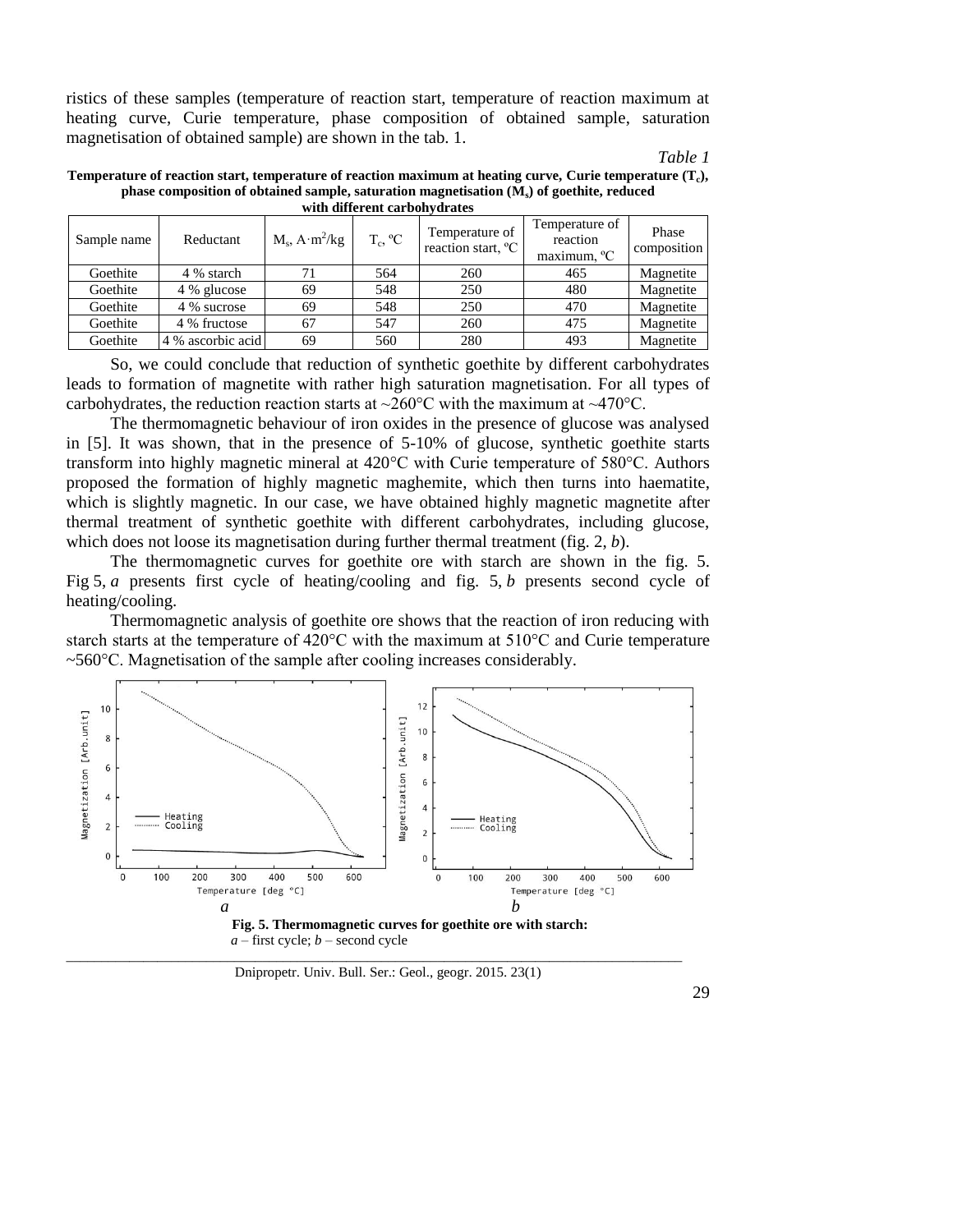Saturation magnetisation determined for obtained sample was  $\sim$ 30 A·m<sup>2</sup>/kg (magnetisation curve is shown at the fig. 6).



**Fig. 6. Magnetisation curve of obtained sample**

The result of XRD-measurements (fig. 7) shows that obtained sample consists of magnetite, quartz and hematite.





\_\_\_\_\_\_\_\_\_\_\_\_\_\_\_\_\_\_\_\_\_\_\_\_\_\_\_\_\_\_\_\_\_\_\_\_\_\_\_\_\_\_\_\_\_\_\_\_\_\_\_\_\_\_\_\_\_\_\_\_\_\_\_\_\_\_\_\_\_\_\_\_\_\_\_\_\_\_\_\_\_\_\_\_\_\_\_\_ Dnipropetr. Univ. Bull. Ser. Geol., geogr. 2015. 23(1)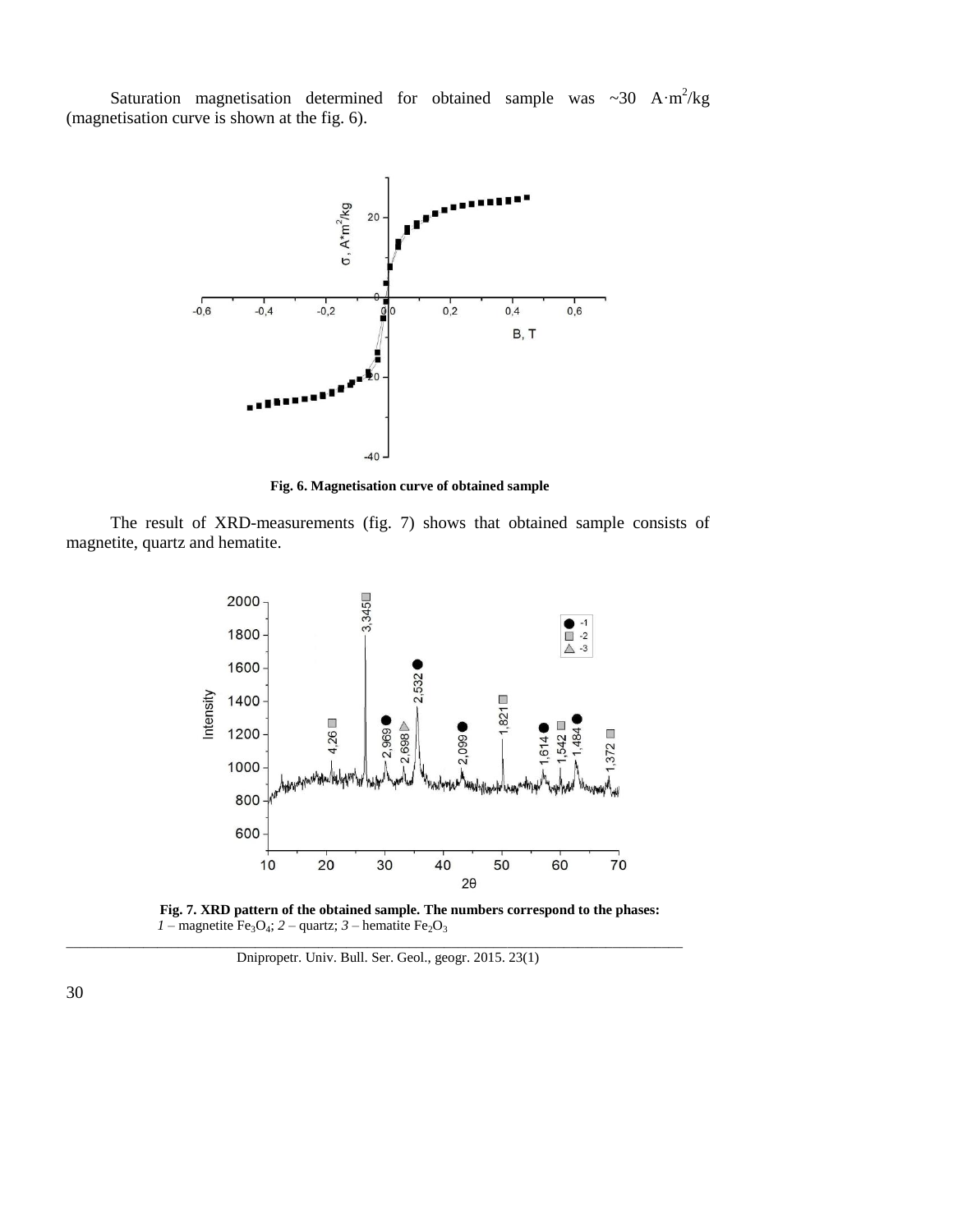Thermomagnetic curves for goethite ore with other carbohydrates (data not shown) the same dependencies as for goethite ore with starch. Their characteristics (temperature of reaction start, temperature of reaction maximum at heating curve, Curie temperature, phase composition of obtained sample, saturation magnetisation of obtained sample) are shown in the tab. 2.

## *Table 2*

| Sample<br>name | Reductant                       | $M_s$ , A·m <sup>2</sup> /kg | $T_c$ , $^{\circ}C$ | reaction start,<br>$\rm ^{o}C$ | Temperature of Temperature of<br>reaction<br>maximum, <sup>o</sup> C | Phase composition                       |
|----------------|---------------------------------|------------------------------|---------------------|--------------------------------|----------------------------------------------------------------------|-----------------------------------------|
| Goethite ore   | 4 % starch                      | 30                           | 559                 | 420                            | 510                                                                  | Quartz, magnetite,<br>hematite (traces) |
| Goethite ore   | 4 % glucose                     | 22                           | 567                 | 445                            | 535                                                                  | Quartz, magnetite,<br>hematite (traces) |
| Goethite ore   | 4 % sucrose                     | 31                           | 564                 | 425                            | 515                                                                  | Quartz, magnetite,<br>hematite (traces) |
| Goethite ore   | 4 % fructose                    | 22                           | 569                 | 450                            | 550                                                                  | Quartz, magnetite,<br>hematite (traces) |
|                | Goethite ore 14 % ascorbic acid | 23                           | 571                 | 450                            | 520                                                                  | Quartz, magnetite,<br>hematite (traces) |

**Temperature of reaction start, temperature of reaction maximum at heating curve, Curie temperature (T<sup>c</sup> ), phase composition of obtained sample, saturation magnetisation (M<sup>s</sup> ) of goethite ore, reduced with different carbohydrates**

So, we could conclude that reduction of goethite ore by different carbohydrates leads to formation of magnetite. For all types of carbohydrates the reduction reaction starts at  $\sim$ 450°C with the maximum at  $\sim$ 520°C.

**Conclusion.** It was slight difference of different carbohydrates (starch, glucose, fructose, sucrose and ascorbic acid) influence on the reduction rate of goethite or goethite ore. Synthetic goethite reduction with carbohydrates (starch, glucose, fructose, sucrose and ascorbic acid) under heating up to 650°C leads to formation of magnetite with saturation magnetisation ~70 A·m<sup>2</sup>/kg. Goethite ore reduction with carbohydrates (starch, glucose, fructose, sucrose and ascorbic acid) under heating up to 650°C leads to formation of magnetite. Saturation magnetisation ob obtained magnetic samples is  $\sim$ 25 A·m<sup>2</sup>/kg. The reduction of synthetic goethite with carbohydrates starts at rather low temperatures, i.e. ~260 $^{\circ}$ C, while the reduction of goethite ore with carbohydrates starts at ~450 $^{\circ}$ C. We could attribute this increase of reduction start temperature with shielding effect of admixtures (quartz, etc.) in the ore. Obtained results are promising for development of new low-energy technologies of goethite ore beneficiation.

\_\_\_\_\_\_\_\_\_\_\_\_\_\_\_\_\_\_\_\_\_\_\_\_\_\_\_\_\_\_\_\_\_\_\_\_\_\_\_\_\_\_\_\_\_\_\_\_\_\_\_\_\_\_\_\_\_\_\_\_\_\_\_\_\_\_\_\_\_\_\_\_\_\_\_\_\_\_\_\_\_\_\_\_\_\_\_\_ Dnipropetr. Univ. Bull. Ser.: Geol., geogr. 2015. 23(1)